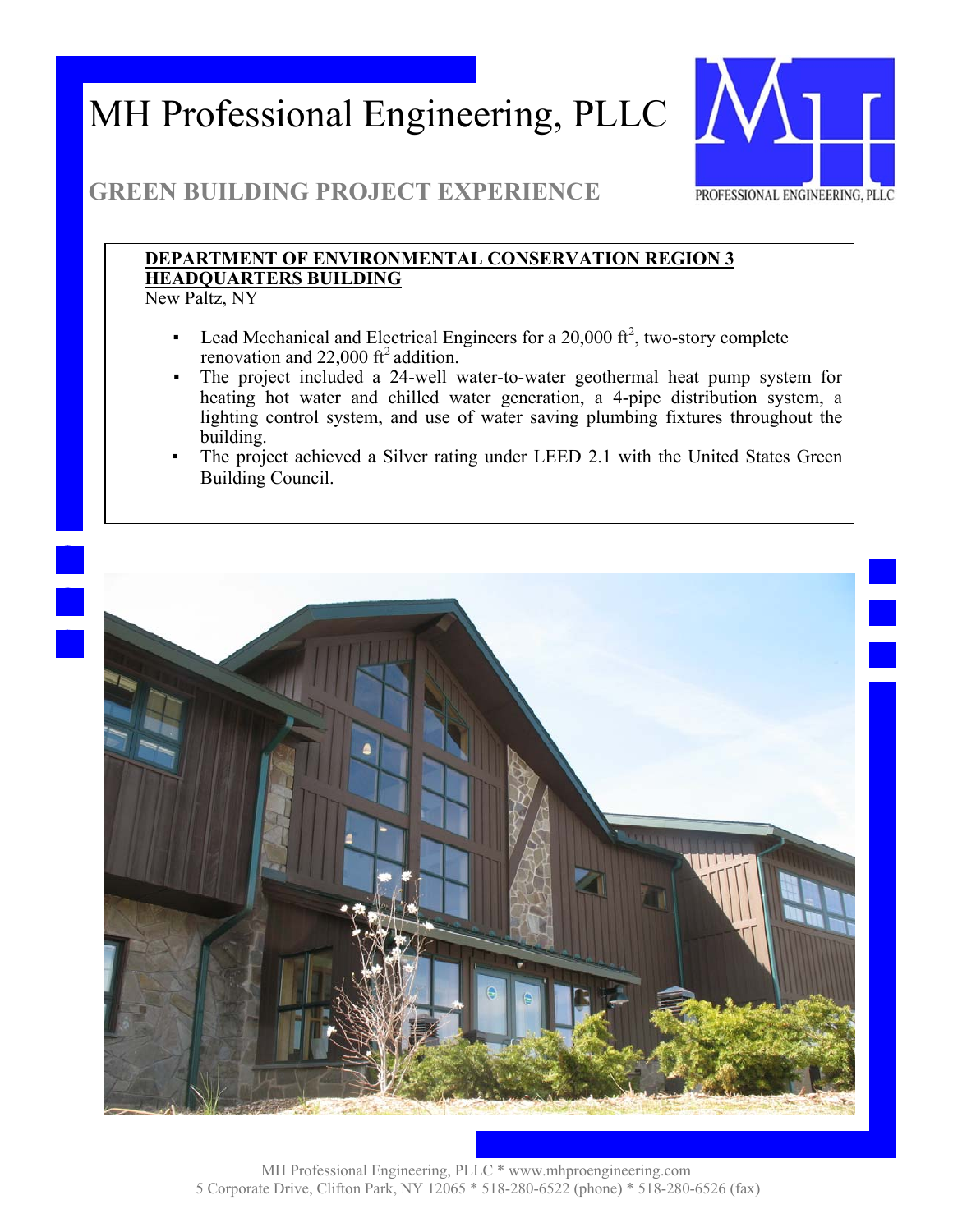

## **GREEN BUILDING PROJECT EXPERIENCE**

### **DEPARTMENT OF ENVIRONMENTAL CONSERVATION REGION 5 SUB-OFFICE BUILDING**

Warrensburg, NY

- Project managed the entire engineering scope and designed the HVAC, plumbing, and fire protection systems for a 16,000 ft<sup>2</sup>, two-story complete renovation and 12,000 ft<sup>2</sup> addition.
- The project included a variable air volume air handling system, heating hot water generation and distribution system, DX cooling, a lighting control system, and use of water saving plumbing fixtures throughout the building.
- The project was awarded a Gold Rating under LEED 2.1 with the United States Green Building Council.

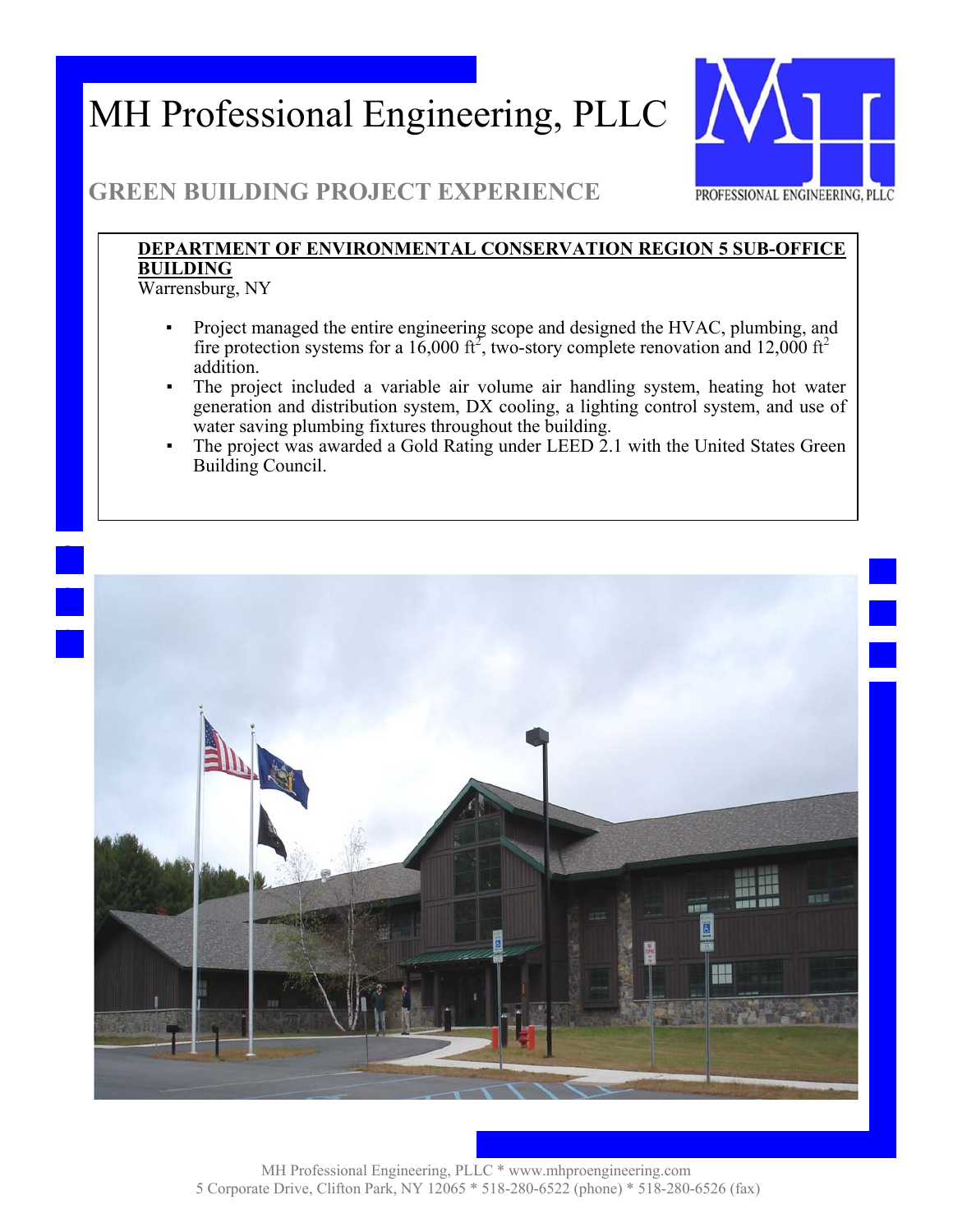

## **GREEN BUILDING PROJECT EXPERIENCE**

#### **NYS DEPARTMENT OF TRANSPORTATION REGION 1 HEADQUARTERS**  Schenectady, NY

- The Department of Transportation (DOT) Region One Headquarters located in downtown Schenectady earned a LEED 2.0 "Silver" rating from the United States Green Building Council due to its environmentally-friendly design and construction.
- The project involved redevelopment of a vacant urban site into a four-story,  $125,000 \text{ ft}^2$ design/build office building.
- Firm principal was responsible for the mechanical engineering design and commissioning services of the HVAC and fire protection systems on this project.
- The mechanical building systems were designed to meet LEED 2.0 standards and included five boilers, four air handlers, two water-cooled chillers, and two cooling towers. Energy efficiency was achieved so that the building's energy cost dropped to 35 percent below its modeled baseline and water consumption dropped to 32% below that of a standard building.
- The building project tied into the municipal water, sewer, natural gas and electrical services, and at the same time allowed for needed upgrades to this vital infrastructure.
- All HVAC equipment chillers and package equipment was selected based on criteria of non-ozone depleting refrigerants.
- A carbon dioxide (CO2) monitoring and control system was installed to respond to occupancy and maintain acceptable CO2 concentrations, while at the same time reduce energy use for conditioning of ventilation air. Diffuser selection and layout were designed to achieve effective air mixing.
- The commissioning began during the design phase, and continued through construction, training, and into the warranty period to ensure that the functional and energy efficiency objectives for the project were achieved. As part of the commissioning services performed, a recommissioning manual was written for use by the building owner to maintain the building's LEED rating. This project was one of the first New York State office buildings to achieve a LEED rating.



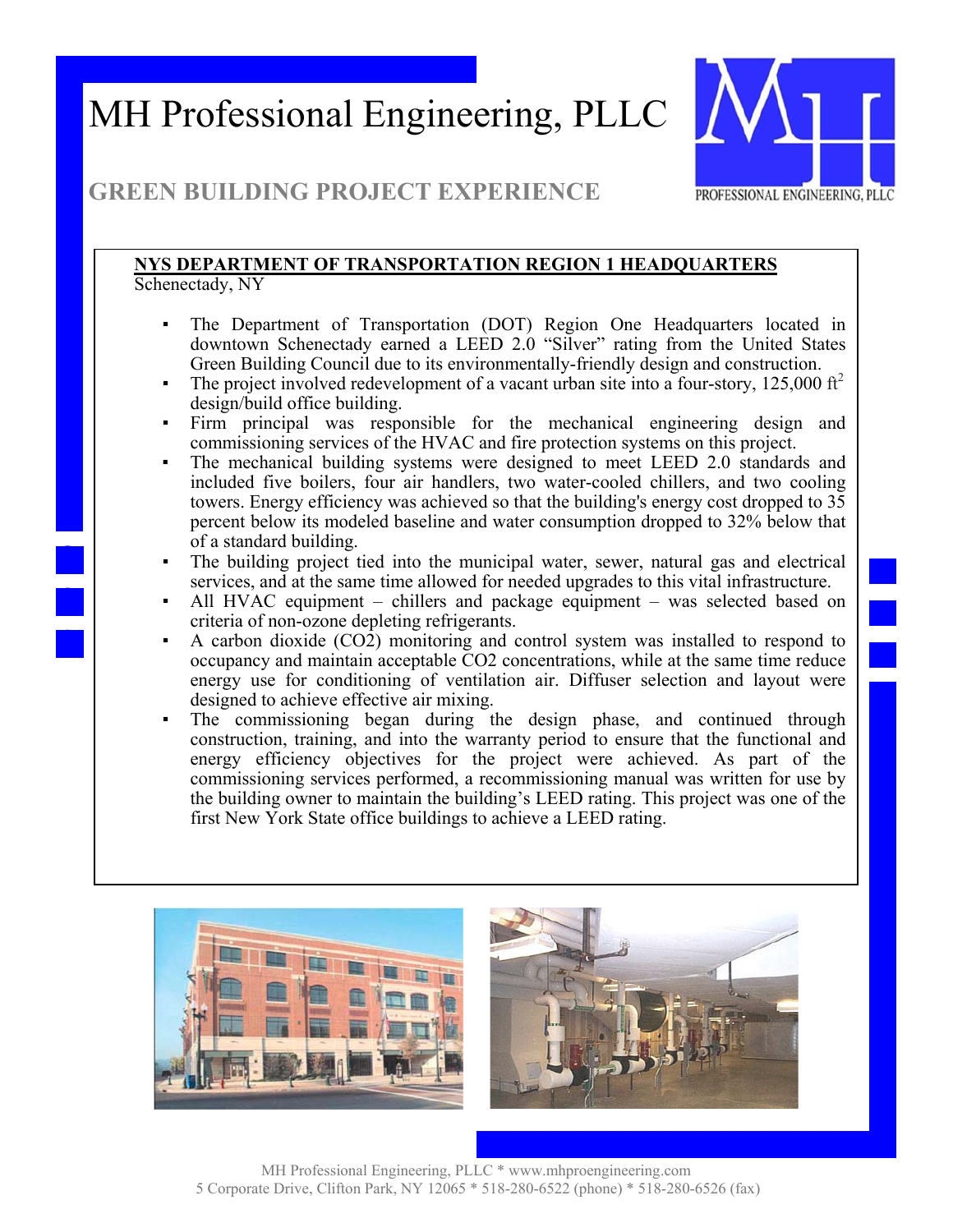

## **GREEN BUILDING PROJECT EXPERIENCE**

### **FORENSIC INVESTIGATION UNITS AND COMMAND CENTERS**

Ray Brook, Oneida and Middletown, NY

- MH Professional Engineering was retained by The Office of General Services (OGS) to provide consulting and design engineering services for the Forensic Investigation Unit (FIU) and Command Center addition and renovation projects in Ray Brook, Oneida, and Middletown, NY.
- The designs in all three buildings incorporated LEED standards and Executive Order 111 for "green" buildings and are LEED certified with the United States Green Building Council.
- The result of the engineering services was a coordinated prototypical set of building engineering documents allowing for consistent design and construction between the three sites.
- New FIU buildings were planned to alleviate some of the overcrowding within the existing headquarters buildings. With the rapidly expanding role of the forensic sciences in police investigations and new regulations requiring long-term storage of DNA evidence, the existing headquarters buildings no longer support the needs of the forensic investigations unit. Specifically, the FIU buildings provide much needed evidence storage, laboratory and office space for the rapidly expanding departments of Forensic Investigations and Computer Crimes.
- The command center supports all the troop radio dispatch and communications functions, the park police dispatch functions and non-business hour troop desk operations. All of the facility sites, with the exception of the Ray Brook facility, have command center upgrades, which include the design and construction of a small data center.